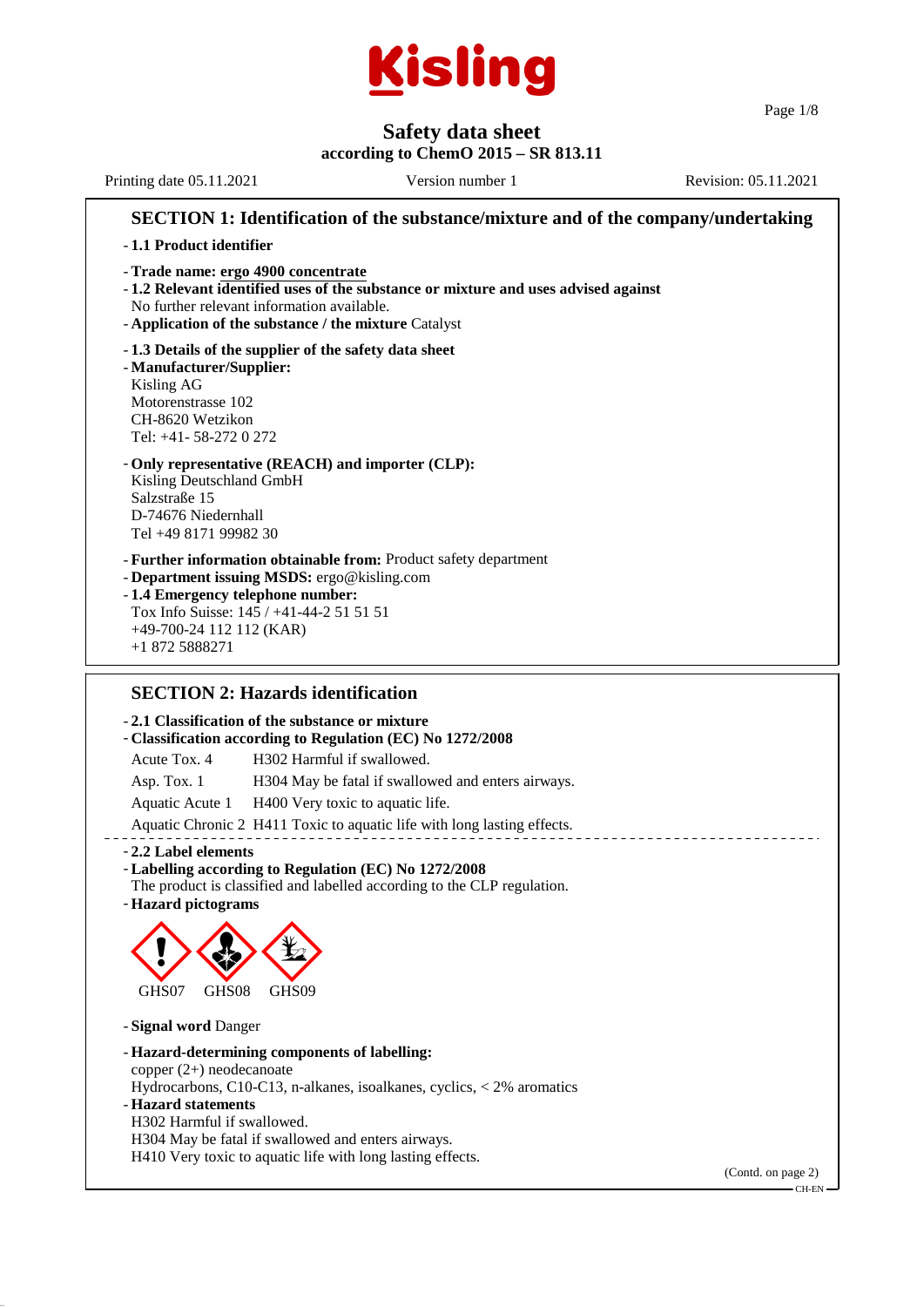Printing date 05.11.2021 Version number 1 Revision: 05.11.2021

#### **Trade name: ergo 4900 concentrate**

|                                                                         | (Contd. of page $1$ ) |
|-------------------------------------------------------------------------|-----------------------|
| - Precautionary statements                                              |                       |
| Wash thoroughly after handling.<br>P <sub>264</sub>                     |                       |
| Do not eat, drink or smoke when using this product.<br>P <sub>270</sub> |                       |
| Avoid release to the environment.<br>P <sub>273</sub>                   |                       |
| P301+P310 IF SWALLOWED: Immediately call a POISON CENTER/doctor.        |                       |
| Rinse mouth.<br>P330                                                    |                       |
| P331<br>Do NOT induce vomiting.                                         |                       |
| - Additional information:                                               |                       |
| EUH066 Repeated exposure may cause skin dryness or cracking.            |                       |
| - 2.3 Other hazards                                                     |                       |
| - Results of PBT and vPvB assessment                                    |                       |
| - <b>PBT</b> : Not applicable.                                          |                       |
| $-$ <b>vPvB</b> : Not applicable.                                       |                       |

## **SECTION 3: Composition/information on ingredients**

- **3.2 Mixtures**

- **Description:** Mixture of substances listed below with nonhazardous additions.

| - Dangerous components:                                                                            |                                                                        |                      |
|----------------------------------------------------------------------------------------------------|------------------------------------------------------------------------|----------------------|
| CAS: 68084-48-0                                                                                    | copper $(2+)$ neodecanoate                                             | $>$ 30 - $\leq$ 100% |
| EINECS: 268-439-2                                                                                  | Aquatic Acute 1, H400; Aquatic Chronic 2, H411; Acute                  |                      |
| Reg.nr.: 01-21220784744-41-xxxx Tox. 4, H302                                                       |                                                                        |                      |
| EC number: 918-481-9                                                                               | Hydrocarbons, C10-C13, n-alkanes, isoalkanes, cyclics, $  > 30 - 50\%$ |                      |
| Reg.nr.: 01-2119457273-39-xxxx                                                                     | $\leq$ 2% aromatics                                                    |                      |
| 01-2119524678-29-xxxx                                                                              | Asp. Tox. 1, H304                                                      |                      |
| - <b>Additional information:</b> For the wording of the listed hazard phrases refer to section 16. |                                                                        |                      |

## **SECTION 4: First aid measures**

### - **4.1 Description of first aid measures**

- **General information:** Immediately remove any clothing soiled by the product.
- **After inhalation:**

Supply fresh air. If required, provide artificial respiration. Keep patient warm. Consult doctor if symptoms persist.

In case of unconsciousness place patient stably in side position for transportation.

- **After skin contact:** After contact with skin, wash with plenty of water.
- **After eye contact:**

In case of contact with eyes, rinse immediately with plenty of water and seek medical advice. Rinse cautiously with water for several minutes.

Remove contact lenses, if present and easy to do. Continue rinsing.

- **After swallowing:**

Rinse out mouth and then drink plenty of water.

If swallowed, do not induce vomiting: seek medical advice and show this container or label.

- **4.2 Most important symptoms and effects, both acute and delayed** No further relevant information available.

- **4.3 Indication of any immediate medical attention and special treatment needed**

No further relevant information available.

## **SECTION 5: Firefighting measures**

- **5.1 Extinguishing media**
- **Suitable extinguishing agents:**

CO2, powder or water spray. Fight larger fires with water spray or alcohol resistant foam.

- **5.2 Special hazards arising from the substance or mixture**

Formation of toxic gases is possible during heating or in case of fire.

(Contd. on page 3) CH-EN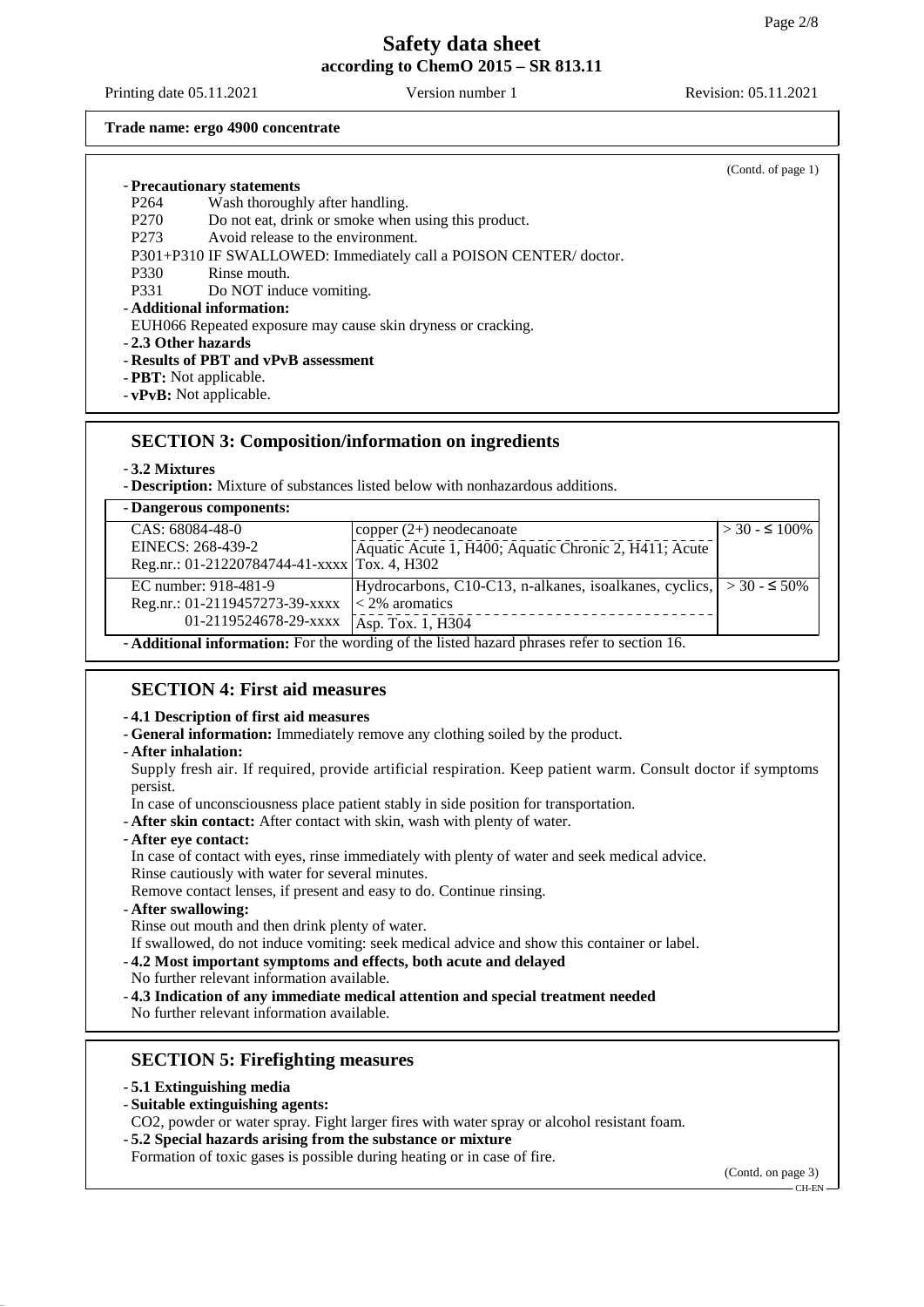Printing date 05.11.2021 Version number 1 Revision: 05.11.2021

(Contd. of page 2)

#### **Trade name: ergo 4900 concentrate**

### - **5.3 Advice for firefighters**

- **Protective equipment:**

Wear self-contained respiratory protective device.

Do not inhale explosion gases or combustion gases.

- **Additional information**

Cool endangered receptacles with water spray.

Dispose of fire debris and contaminated fire fighting water in accordance with official regulations.

### **SECTION 6: Accidental release measures**

- **6.1 Personal precautions, protective equipment and emergency procedures** Wear protective equipment. Keep unprotected persons away. Avoid contact with the eyes and skin.
- **6.2 Environmental precautions:** Inform respective authorities in case of seepage into water course or sewage system. Do not allow product to reach sewage system or any water course.
- **6.3 Methods and material for containment and cleaning up:**
- Absorb with liquid-binding material (sand, diatomite, acid binders, universal binders, sawdust). Dispose of the material collected according to regulations.

### - **6.4 Reference to other sections**

See Section 7 for information on safe handling.

See Section 8 for information on personal protection equipment.

- See Section 10 for information on "stability and reactivity".
- See Section 13 for disposal information.

## **SECTION 7: Handling and storage**

- **7.1 Precautions for safe handling** No special precautions are necessary if used correctly.
- **Information about fire and explosion protection:** No special measures required.

### - **7.2 Conditions for safe storage, including any incompatibilities**

- **Storage:**

- **Requirements to be met by storerooms and receptacles:** Store only in the original receptacle.

- **Information about storage in one common storage facility:** Not required.
- **Further information about storage conditions:** None.
- **Storage class (TRGS 510, Storage of hazardous substances in non-stationary containers):** 10-13
- **7.3 Specific end use(s)** No further relevant information available.

## **SECTION 8: Exposure controls/personal protection**

- **8.1 Control parameters**
- **Additional information about design of technical facilities:** No further data; see item 7.
- **Ingredients with limit values that require monitoring at the workplace:**

The product does not contain any relevant quantities of materials with critical values that have to be monitored at the workplace.

- **Additional information:** The lists valid during the making were used as basis.
- **8.2 Exposure controls**
- **Personal protective equipment:**
- **General protective and hygienic measures:** The usual precautionary measures are to be adhered to when handling chemicals. Wash hands before breaks and at the end of work. Do not eat, drink, smoke or sniff while working. Avoid contact with the eyes and skin.
- 
- Immediately remove all soiled and contaminated clothing
- Keep away from foodstuffs, beverages and feed.
- Do not inhale gases / fumes / aerosols.

(Contd. on page 4)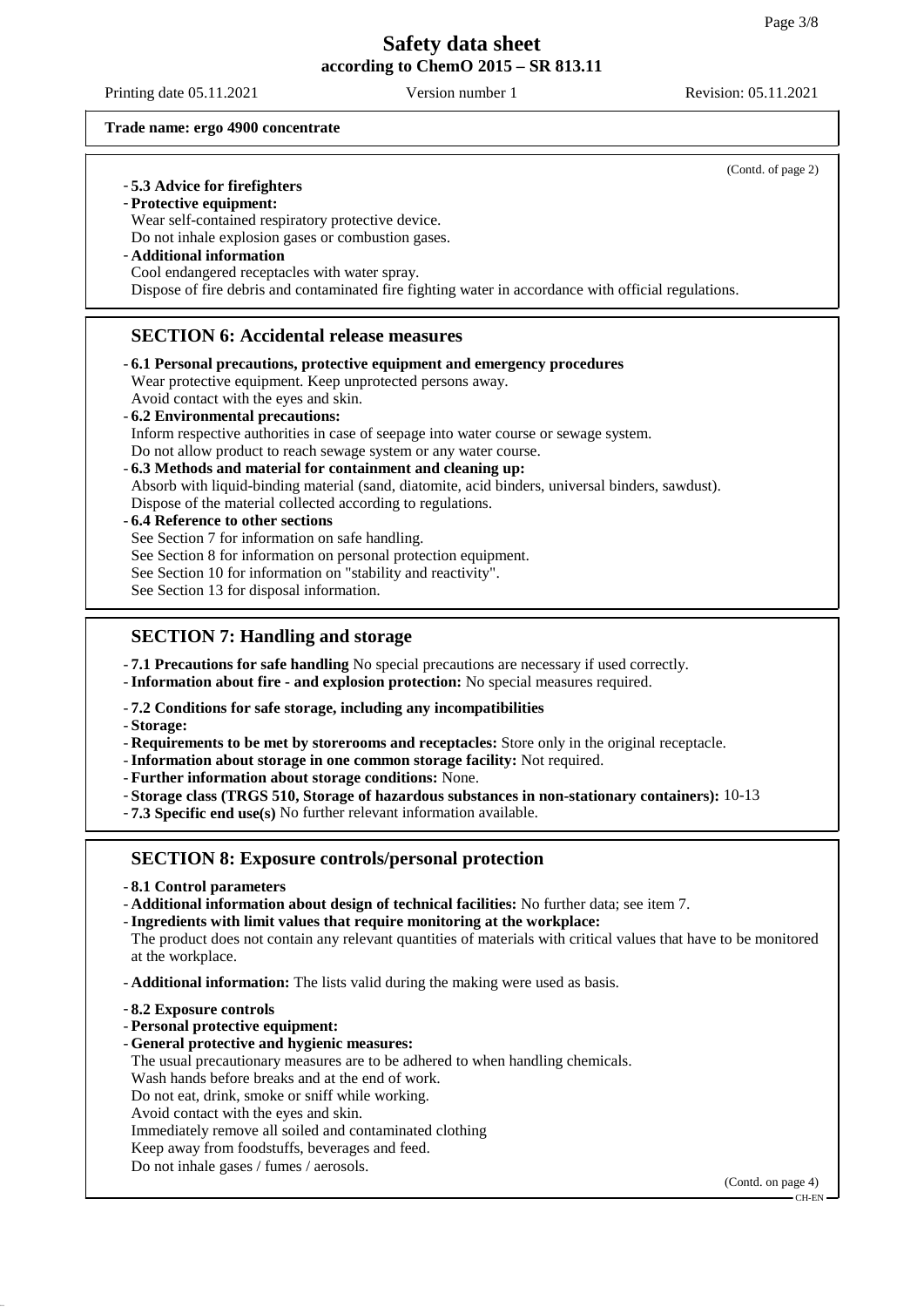Printing date 05.11.2021 Version number 1 Revision: 05.11.2021

(Contd. of page 3)

#### **Trade name: ergo 4900 concentrate**

- **Respiratory protection:** Use suitable respiratory protective device in case of insufficient ventilation. - **Protection of hands:**

Protective gloves (EN 374)

Check protective gloves prior to each use for their proper condition.

The glove material has to be impermeable and resistant to the product/ the substance/ the preparation.

Due to missing tests no recommendation to the glove material can be given for the product/ the preparation/ the chemical mixture.

Selection of the glove material on consideration of the penetration times, rates of diffusion and the degradation - **Material of gloves**

#### Nitrile rubber, NBR

The selection of the suitable gloves does not only depend on the material, but also on further marks of quality and varies from manufacturer to manufacturer. As the product is a preparation of several substances, the resistance of the glove material can not be calculated in advance and has therefore to be checked prior to the application.

#### - **Penetration time of glove material**

The exact break trough time has to be found out by the manufacturer of the protective gloves and has to be observed.

- **Eye protection:** Goggles recommended during refilling

### **SECTION 9: Physical and chemical properties**

| -9.1 Information on basic physical and chemical properties |                                               |  |
|------------------------------------------------------------|-----------------------------------------------|--|
| - General Information                                      |                                               |  |
| - Appearance:                                              |                                               |  |
| Form:                                                      | Fluid                                         |  |
| Colour:                                                    | Green                                         |  |
| - Odour:                                                   | Hydrocarbon-like                              |  |
| - Odour threshold:                                         | Not determined.                               |  |
| - pH-value at 20 $^{\circ}$ C:                             | $5 - 6.5(10\%)$                               |  |
| - Change in condition                                      |                                               |  |
| Melting point/freezing point:                              | Undetermined.                                 |  |
| Initial boiling point and boiling range: $>180 °C$         |                                               |  |
| - Flash point:                                             | $>61^{\circ}$ C                               |  |
| - Flammability (solid, gas):                               | Not applicable.                               |  |
| - Decomposition temperature:                               | Not determined.                               |  |
| - Auto-ignition temperature:                               | Product is not self-igniting.                 |  |
| - Explosive properties:                                    | Product does not present an explosion hazard. |  |
| - Explosion limits:                                        |                                               |  |
| Lower:                                                     | Not determined.                               |  |
| <b>Upper:</b>                                              | Not determined.                               |  |
| - Oxidising properties                                     | Not determined.                               |  |
| - Vapour pressure:                                         | Not determined.                               |  |
| - Density at 20 °C:                                        | $0.96$ g/cm <sup>3</sup>                      |  |
| - Relative density                                         | Not determined.                               |  |
| - Vapour density                                           | Not determined.                               |  |
| - Evaporation rate                                         | Not determined.                               |  |
| - Solubility in / Miscibility with                         |                                               |  |
| water:                                                     | Not miscible or difficult to mix.             |  |
| - Partition coefficient: n-octanol/water:                  | Not determined.                               |  |
|                                                            | (Contd. on page 5)                            |  |

CH-EN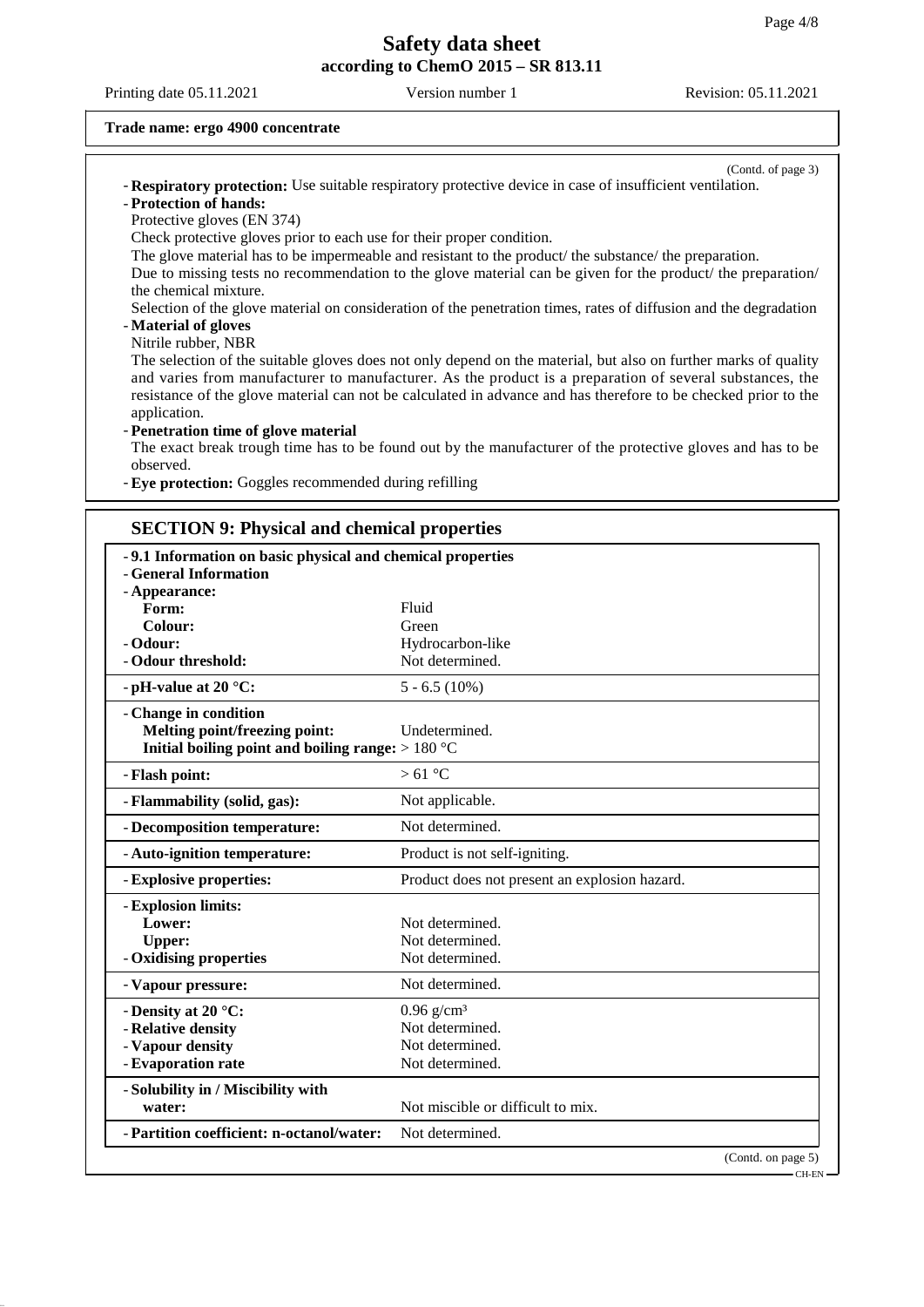Printing date 05.11.2021 Version number 1 Revision: 05.11.2021

**Trade name: ergo 4900 concentrate**

|                                                           |                                                | (Contd. of page 4) |
|-----------------------------------------------------------|------------------------------------------------|--------------------|
| - Viscosity:<br>Dynamic:<br>Kinematic at 40 $^{\circ}$ C: | Not determined.<br>$< 20.5$ mm <sup>2</sup> /s |                    |
| -9.2 Other information                                    | No further relevant information available.     |                    |

## **SECTION 10: Stability and reactivity**

- **10.1 Reactivity** No further relevant information available.

- **10.2 Chemical stability**
- **Thermal decomposition / conditions to be avoided:**

No decomposition if used and stored according to specifications.

- **10.3 Possibility of hazardous reactions** Reacts with strong oxidising agents.

- **10.4 Conditions to avoid** No further relevant information available.
- **10.5 Incompatible materials:** No further relevant information available.
- **10.6 Hazardous decomposition products:**

No dangerous products of decomposition if used and stored according to specifications.

## **SECTION 11: Toxicological information**

- **11.1 Information on toxicological effects**
- **Acute toxicity**

Harmful if swallowed.

- **Primary irritant effect:**

- **Skin corrosion/irritation** Repeated exposure may cause skin dryness or cracking.
- **Serious eye damage/irritation** Based on available data, the classification criteria are not met.
- **Respiratory or skin sensitisation** Based on available data, the classification criteria are not met.

- **Additional toxicological information:**

- No experimentally found toxicological data are available for this preparation.
- **CMR effects (carcinogenity, mutagenicity and toxicity for reproduction)**
- **Germ cell mutagenicity** Based on available data, the classification criteria are not met.
- **Carcinogenicity** Based on available data, the classification criteria are not met.
- **Reproductive toxicity** Based on available data, the classification criteria are not met.
- **STOT-single exposure** Based on available data, the classification criteria are not met.
- **STOT-repeated exposure** Based on available data, the classification criteria are not met.
- **Aspiration hazard**
- May be fatal if swallowed and enters airways.

## **SECTION 12: Ecological information**

- **12.1 Toxicity**
- **Aquatic toxicity:** No further relevant information available.
- **12.2 Persistence and degradability** No further relevant information available.
- **12.3 Bioaccumulative potential** No further relevant information available.
- **12.4 Mobility in soil** No further relevant information available.
- **Ecotoxical effects:**
- **Remark:** Very toxic for fish
- **Additional ecological information:**
- **General notes:**

Also very poisonous for fish and plankton in water bodies.

Very toxic for aquatic organisms

Water hazard class 2 (German Regulation) (Self-assessment): hazardous for water

Danger to drinking water if even small quantities leak into the ground.

Do not allow product to reach ground water, water course or undiluted sewage system.

(Contd. on page 6) CH-EN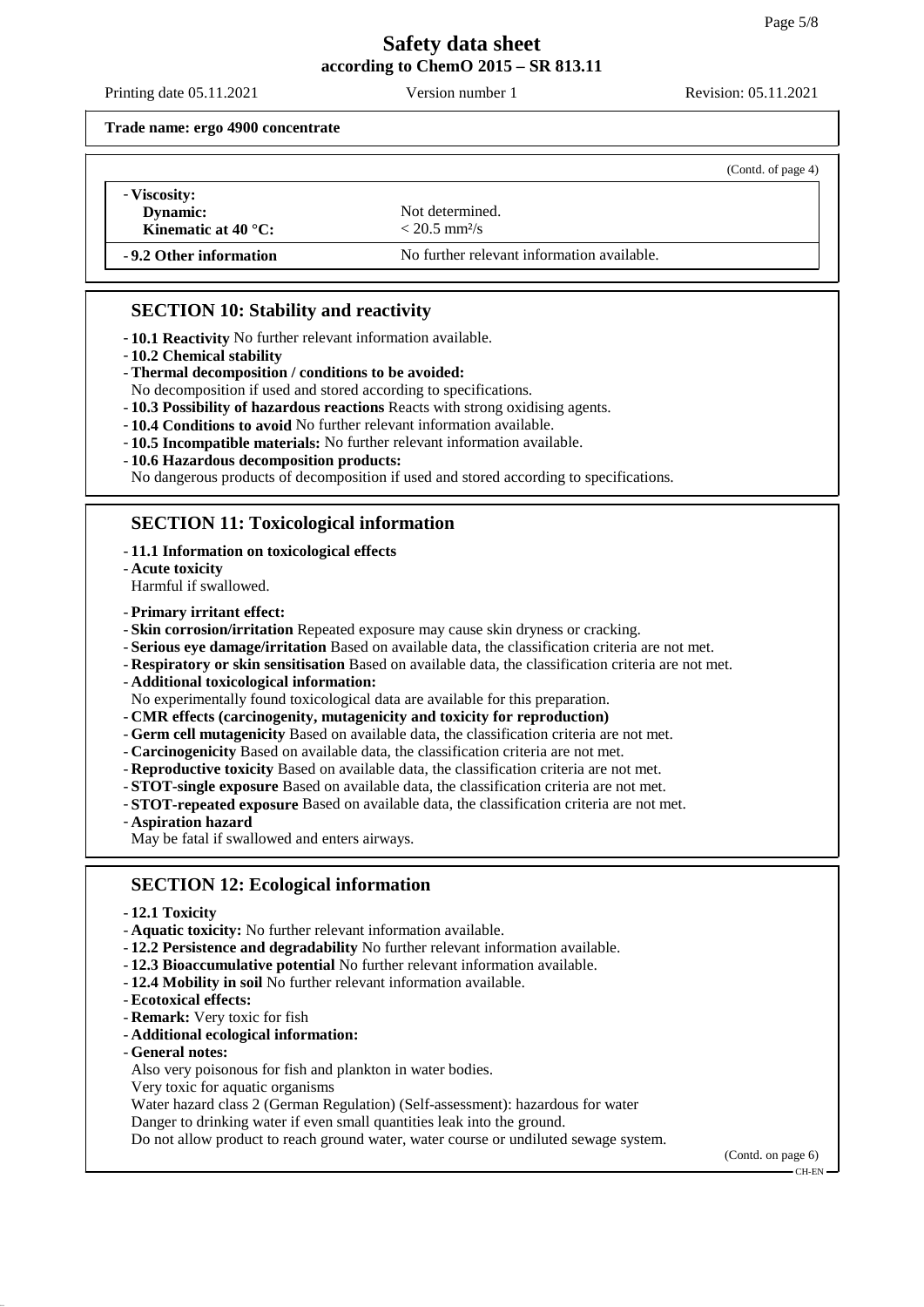Printing date 05.11.2021 Version number 1 Revision: 05.11.2021

(Contd. of page 5)

**Trade name: ergo 4900 concentrate**

### - **12.5 Results of PBT and vPvB assessment**

- **PBT:** Not applicable.

- **vPvB:** Not applicable.

- **12.6 Other adverse effects** No further relevant information available.

### **SECTION 13: Disposal considerations**

- **13.1 Waste treatment methods**

- **Recommendation** Disposal must be made according to official regulations.

- **Uncleaned packaging:**

- **Recommendation:** Disposal must be made according to official regulations.

| <b>SECTION 14: Transport information</b>                       |                                                                                                                                |
|----------------------------------------------------------------|--------------------------------------------------------------------------------------------------------------------------------|
| -14.1 UN-Number<br>- ADR, IMDG, IATA                           | UN3082                                                                                                                         |
| -14.2 UN proper shipping name<br>$-$ ADR                       | 3082 ENVIRONMENTALLY HAZARDOUS<br>SUBSTANCE, LIQUID, N.O.S. (copper (2+)                                                       |
| - IMDG                                                         | neodecanoate)<br>ENVIRONMENTALLY HAZARDOUS SUBSTANCE,<br>LIQUID, N.O.S. (copper (2+) neodecanoate), MARINE<br><b>POLLUTANT</b> |
| - IATA                                                         | ENVIRONMENTALLY HAZARDOUS SUBSTANCE.<br>LIQUID, N.O.S. (copper $(2+)$ neodecanoate)                                            |
| -14.3 Transport hazard class(es)                               |                                                                                                                                |
| - ADR                                                          |                                                                                                                                |
|                                                                |                                                                                                                                |
| - Class<br>- Label                                             | 9 (M6) Miscellaneous dangerous substances and articles.<br>$\mathbf Q$<br>__________________                                   |
| - IMDG, IATA                                                   |                                                                                                                                |
| $\mathcal{A}$                                                  |                                                                                                                                |
| - Class<br>- Label                                             | 9 Miscellaneous dangerous substances and articles.<br>Q                                                                        |
| -14.4 Packing group<br>- ADR, IMDG, IATA                       | Ш                                                                                                                              |
| -14.5 Environmental hazards:                                   |                                                                                                                                |
| - Marine pollutant:<br>- Special marking (ADR):                | Symbol (fish and tree)<br>Symbol (fish and tree)                                                                               |
| - Special marking (IATA):                                      | Symbol (fish and tree)                                                                                                         |
| -14.6 Special precautions for user                             | Warning: Miscellaneous dangerous substances and<br>articles.                                                                   |
| - Hazard identification number (Kemler code):<br>- EMS Number: | 90<br>$F-A, S-F$                                                                                                               |
|                                                                | (Contd. on page 7)                                                                                                             |
|                                                                | - CH-EN                                                                                                                        |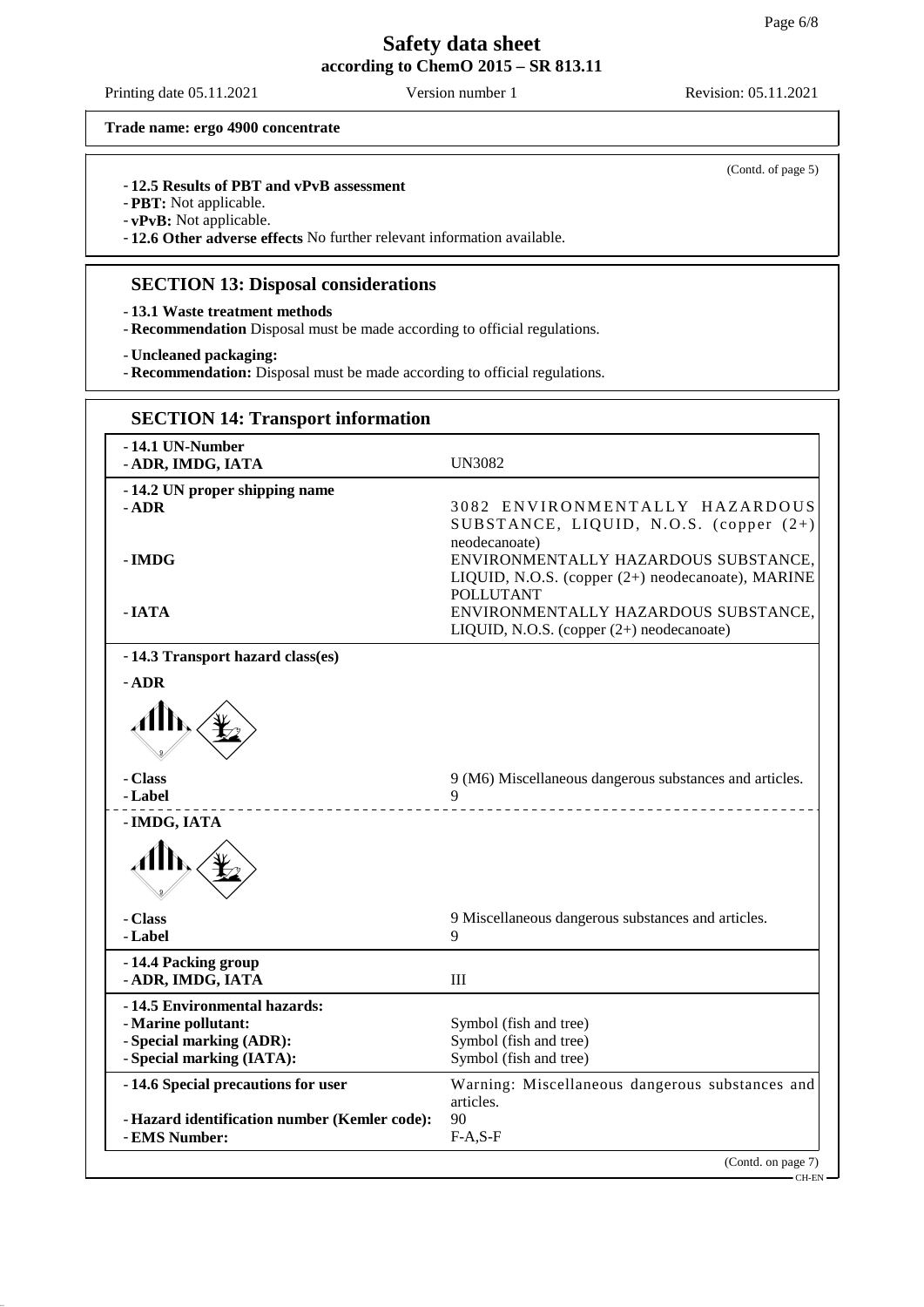Printing date 05.11.2021 Version number 1 Revision: 05.11.2021

**Trade name: ergo 4900 concentrate**

|                                                                                                                                       | (Contd. of page 6)                                                                                                                                                                                                                                                                                                                                                                                                                                                                                                                                                                                                                                                                                                                                                                                |
|---------------------------------------------------------------------------------------------------------------------------------------|---------------------------------------------------------------------------------------------------------------------------------------------------------------------------------------------------------------------------------------------------------------------------------------------------------------------------------------------------------------------------------------------------------------------------------------------------------------------------------------------------------------------------------------------------------------------------------------------------------------------------------------------------------------------------------------------------------------------------------------------------------------------------------------------------|
| - Stowage Category                                                                                                                    | A                                                                                                                                                                                                                                                                                                                                                                                                                                                                                                                                                                                                                                                                                                                                                                                                 |
| -14.7 Transport in bulk according to Annex II of<br>Marpol and the IBC Code<br>Not applicable.                                        |                                                                                                                                                                                                                                                                                                                                                                                                                                                                                                                                                                                                                                                                                                                                                                                                   |
| - Transport/Additional information:                                                                                                   | <b>ADR: SV375</b><br>IMDG-Code: 2.10.2.7<br>IATA-DGR: A197 (375)                                                                                                                                                                                                                                                                                                                                                                                                                                                                                                                                                                                                                                                                                                                                  |
| $-$ ADR<br>- Limited quantities (LQ)<br>- Excepted quantities (EQ)<br>- Transport category<br>- Tunnel restriction code<br>- Remarks: | 5L<br>Code: E1<br>Maximum net quantity per inner packaging: 30 ml<br>Maximum net quantity per outer packaging: 1000 ml<br>3<br>$(-)$<br>SV375:<br>These substances are not subject to the other provisions of<br>ADR / RID if they are transported in individual or<br>composite packaging with a net quantity of no more than 5<br>1 of liquid substances or a net mass of no more than 5 kg<br>of solids per individual or inner packaging, provided that                                                                                                                                                                                                                                                                                                                                       |
| - IMDG<br>- Limited quantities (LQ)                                                                                                   | the packaging is used correspond to the general provisions<br>of subsections 4.1.1.1, 4.1.1.2 and 4.1.1.4 to 4.1.1.8.<br>5L                                                                                                                                                                                                                                                                                                                                                                                                                                                                                                                                                                                                                                                                       |
| - Excepted quantities (EQ)<br>- Remarks:                                                                                              | Code: E1<br>Maximum net quantity per inner packaging: 30 ml<br>Maximum net quantity per outer packaging: 1000 ml<br>2.10.2.7:<br>Marine pollutants in individual packaging or composite<br>packaging with a net quantity per individual or inner<br>packaging of no more than 5 L for liquids or a net mass<br>per individual or inner packaging of no more than 5 kg for<br>solids are not subject to any other provisions of this Code<br>applicable to marine pollutants, provided that the<br>packaging complies with the general Meet the<br>requirements in 4.1.1.1, 4.1.1.2 and 4.1.1.4 to 4.1.1.8. In<br>the case of marine pollutants that also meet the criteria for<br>inclusion in another class, all provisions of this Code that<br>apply to any further hazards continue to apply. |
| - IATA<br>- Remarks:                                                                                                                  | A 197 (375):<br>These substances when transported in single or<br>combination packagings containing a net quantity per<br>single or inner packaging of 5 L or less for liquids or<br>having a net mass of 5 kg or less for solids, are not subject<br>to any other provisions of these Regulations provided the<br>packagings meet the general provisions of 5.0.2.4.1,<br>5.0.2.6.1.1 and 5.0.2.8.                                                                                                                                                                                                                                                                                                                                                                                               |
| - UN "Model Regulation":                                                                                                              | UN 3082 ENVIRONMENTALLY HAZARDOUS<br>SUBSTANCE, LIQUID, N.O.S. (COPPER (2+)<br>NEODECANOATE), 9, III                                                                                                                                                                                                                                                                                                                                                                                                                                                                                                                                                                                                                                                                                              |

(Contd. on page 8)